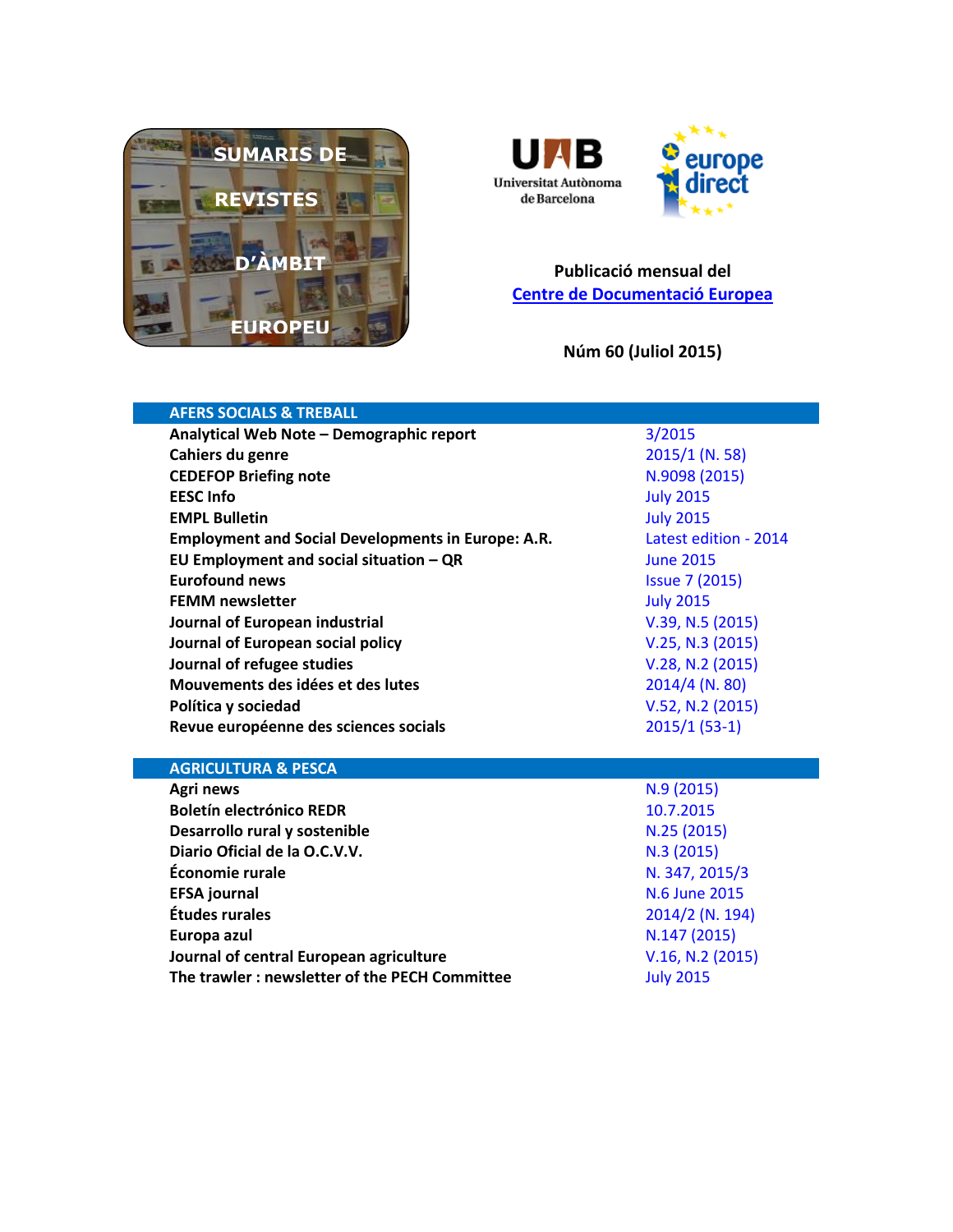| <b>ENISA Management board newsletter</b><br><b>June 2015</b><br><b>EDPS - Annual Report</b><br>2014<br><b>EDPS - Annual Activity Report</b><br>2014<br><b>European Researcher</b><br>V.95(2015)<br><b>Future and Emerging Technologies in Europe</b><br><b>June 2015</b><br>Horizon: The EU research & innovation magazine<br>Web<br><b>Ideas: newsletter of the ERC</b><br>N.2 June 2015<br>International research update<br>N.57 (2015)<br>Médium: transmettre pour innover<br>2013/4 (N. 37-38)<br>Research*eu results magazine<br>N. 44 - July 2015<br>Research*eu focus<br>N. 15 (Feb. 2015)<br>DESENVOLUPAMENT & AJUDA HUMANITÀRIA<br>Annual Report on EIB activity in ACP countries<br>2014<br>Anuario de acción humanitaria y derechos humanos<br>2014<br><b>Civilisations</b><br>2013/2(62)<br>Desarrollo económico: revista de ciencias sociales<br>N.213 (2014)<br>V.46, Issue 4 (2015)<br><b>Development and change</b><br><b>ECHO Daily Flash</b><br><b>Diari</b><br><b>ERD5</b> report<br>2015<br><b>FEMIP Annual Report</b><br>2014<br>Journal of development economics<br>V.116(2015)<br>The Journal of development studies<br>V.51, N.5 (2015)<br>Journal of international development<br>V.27, N.5 (2015)<br>Mondes en développement<br>N.170 (2015)<br>Nómadas. Revista crítica de ciencias sociales y jurídicas<br>V. 44, N. 4 (2014)<br><b>Review of development economics</b><br>V.19, N.3 (2015)<br>Revue d'économie du développement<br>$2015/1$ (V. 23)<br><b>Revue Tiers Monde</b><br>N.222 (2015)<br><b>World Development</b><br>V.74(2015)<br><b>ECONOMIA &amp; FINANCES</b><br>N.27 (2015)<br>Alternativas económicas<br><b>BCE - Informe Anual</b><br>2014<br><b>BCE - Informe de convergencia</b><br><b>Junio 2014</b><br><b>BCE - Proyecciones macroeconómicas</b><br><b>Junio 2015</b><br>Boletín económico del BCE<br>N.4(2015)<br>Bull. Observatoire des politiques économiques en Europe<br>N.32 Eté 2015<br>Cahiers d'économie politique<br>2014/2 (N. 67)<br>Committee on budgets - newsletter<br>15.7.2015<br>Cuadernos de información económica<br>N.247 (2015)<br><b>ECB - Financial Stability Review</b><br><b>May 2015</b><br><b>ECB - Occasional paper</b><br>N.163 (2015)<br><b>ECB - Statistics paper series</b><br>N. 9 (14.7.2015)<br>N. 1831 (Jul. 2015)<br><b>ECB Working paper</b><br><b>ECFIN E-news</b><br>N.121 July 2015 | CIÈNCIA, TECNOLOGIA & SOCIETAT DE LA INFORMACIÓ |              |
|---------------------------------------------------------------------------------------------------------------------------------------------------------------------------------------------------------------------------------------------------------------------------------------------------------------------------------------------------------------------------------------------------------------------------------------------------------------------------------------------------------------------------------------------------------------------------------------------------------------------------------------------------------------------------------------------------------------------------------------------------------------------------------------------------------------------------------------------------------------------------------------------------------------------------------------------------------------------------------------------------------------------------------------------------------------------------------------------------------------------------------------------------------------------------------------------------------------------------------------------------------------------------------------------------------------------------------------------------------------------------------------------------------------------------------------------------------------------------------------------------------------------------------------------------------------------------------------------------------------------------------------------------------------------------------------------------------------------------------------------------------------------------------------------------------------------------------------------------------------------------------------------------------------------------------------------------------------------------------------------------------------------------------------------------------------------------------------------------------------------------------------------------------------------------------------------------------------------------------------------------------------------------------------------------------------------------------------------------------------------------------|-------------------------------------------------|--------------|
|                                                                                                                                                                                                                                                                                                                                                                                                                                                                                                                                                                                                                                                                                                                                                                                                                                                                                                                                                                                                                                                                                                                                                                                                                                                                                                                                                                                                                                                                                                                                                                                                                                                                                                                                                                                                                                                                                                                                                                                                                                                                                                                                                                                                                                                                                                                                                                                 |                                                 |              |
|                                                                                                                                                                                                                                                                                                                                                                                                                                                                                                                                                                                                                                                                                                                                                                                                                                                                                                                                                                                                                                                                                                                                                                                                                                                                                                                                                                                                                                                                                                                                                                                                                                                                                                                                                                                                                                                                                                                                                                                                                                                                                                                                                                                                                                                                                                                                                                                 |                                                 |              |
|                                                                                                                                                                                                                                                                                                                                                                                                                                                                                                                                                                                                                                                                                                                                                                                                                                                                                                                                                                                                                                                                                                                                                                                                                                                                                                                                                                                                                                                                                                                                                                                                                                                                                                                                                                                                                                                                                                                                                                                                                                                                                                                                                                                                                                                                                                                                                                                 |                                                 |              |
|                                                                                                                                                                                                                                                                                                                                                                                                                                                                                                                                                                                                                                                                                                                                                                                                                                                                                                                                                                                                                                                                                                                                                                                                                                                                                                                                                                                                                                                                                                                                                                                                                                                                                                                                                                                                                                                                                                                                                                                                                                                                                                                                                                                                                                                                                                                                                                                 |                                                 |              |
|                                                                                                                                                                                                                                                                                                                                                                                                                                                                                                                                                                                                                                                                                                                                                                                                                                                                                                                                                                                                                                                                                                                                                                                                                                                                                                                                                                                                                                                                                                                                                                                                                                                                                                                                                                                                                                                                                                                                                                                                                                                                                                                                                                                                                                                                                                                                                                                 |                                                 |              |
|                                                                                                                                                                                                                                                                                                                                                                                                                                                                                                                                                                                                                                                                                                                                                                                                                                                                                                                                                                                                                                                                                                                                                                                                                                                                                                                                                                                                                                                                                                                                                                                                                                                                                                                                                                                                                                                                                                                                                                                                                                                                                                                                                                                                                                                                                                                                                                                 |                                                 |              |
|                                                                                                                                                                                                                                                                                                                                                                                                                                                                                                                                                                                                                                                                                                                                                                                                                                                                                                                                                                                                                                                                                                                                                                                                                                                                                                                                                                                                                                                                                                                                                                                                                                                                                                                                                                                                                                                                                                                                                                                                                                                                                                                                                                                                                                                                                                                                                                                 |                                                 |              |
|                                                                                                                                                                                                                                                                                                                                                                                                                                                                                                                                                                                                                                                                                                                                                                                                                                                                                                                                                                                                                                                                                                                                                                                                                                                                                                                                                                                                                                                                                                                                                                                                                                                                                                                                                                                                                                                                                                                                                                                                                                                                                                                                                                                                                                                                                                                                                                                 |                                                 |              |
|                                                                                                                                                                                                                                                                                                                                                                                                                                                                                                                                                                                                                                                                                                                                                                                                                                                                                                                                                                                                                                                                                                                                                                                                                                                                                                                                                                                                                                                                                                                                                                                                                                                                                                                                                                                                                                                                                                                                                                                                                                                                                                                                                                                                                                                                                                                                                                                 |                                                 |              |
|                                                                                                                                                                                                                                                                                                                                                                                                                                                                                                                                                                                                                                                                                                                                                                                                                                                                                                                                                                                                                                                                                                                                                                                                                                                                                                                                                                                                                                                                                                                                                                                                                                                                                                                                                                                                                                                                                                                                                                                                                                                                                                                                                                                                                                                                                                                                                                                 |                                                 |              |
|                                                                                                                                                                                                                                                                                                                                                                                                                                                                                                                                                                                                                                                                                                                                                                                                                                                                                                                                                                                                                                                                                                                                                                                                                                                                                                                                                                                                                                                                                                                                                                                                                                                                                                                                                                                                                                                                                                                                                                                                                                                                                                                                                                                                                                                                                                                                                                                 |                                                 |              |
|                                                                                                                                                                                                                                                                                                                                                                                                                                                                                                                                                                                                                                                                                                                                                                                                                                                                                                                                                                                                                                                                                                                                                                                                                                                                                                                                                                                                                                                                                                                                                                                                                                                                                                                                                                                                                                                                                                                                                                                                                                                                                                                                                                                                                                                                                                                                                                                 |                                                 |              |
|                                                                                                                                                                                                                                                                                                                                                                                                                                                                                                                                                                                                                                                                                                                                                                                                                                                                                                                                                                                                                                                                                                                                                                                                                                                                                                                                                                                                                                                                                                                                                                                                                                                                                                                                                                                                                                                                                                                                                                                                                                                                                                                                                                                                                                                                                                                                                                                 |                                                 |              |
|                                                                                                                                                                                                                                                                                                                                                                                                                                                                                                                                                                                                                                                                                                                                                                                                                                                                                                                                                                                                                                                                                                                                                                                                                                                                                                                                                                                                                                                                                                                                                                                                                                                                                                                                                                                                                                                                                                                                                                                                                                                                                                                                                                                                                                                                                                                                                                                 |                                                 |              |
|                                                                                                                                                                                                                                                                                                                                                                                                                                                                                                                                                                                                                                                                                                                                                                                                                                                                                                                                                                                                                                                                                                                                                                                                                                                                                                                                                                                                                                                                                                                                                                                                                                                                                                                                                                                                                                                                                                                                                                                                                                                                                                                                                                                                                                                                                                                                                                                 |                                                 |              |
|                                                                                                                                                                                                                                                                                                                                                                                                                                                                                                                                                                                                                                                                                                                                                                                                                                                                                                                                                                                                                                                                                                                                                                                                                                                                                                                                                                                                                                                                                                                                                                                                                                                                                                                                                                                                                                                                                                                                                                                                                                                                                                                                                                                                                                                                                                                                                                                 |                                                 |              |
|                                                                                                                                                                                                                                                                                                                                                                                                                                                                                                                                                                                                                                                                                                                                                                                                                                                                                                                                                                                                                                                                                                                                                                                                                                                                                                                                                                                                                                                                                                                                                                                                                                                                                                                                                                                                                                                                                                                                                                                                                                                                                                                                                                                                                                                                                                                                                                                 |                                                 |              |
|                                                                                                                                                                                                                                                                                                                                                                                                                                                                                                                                                                                                                                                                                                                                                                                                                                                                                                                                                                                                                                                                                                                                                                                                                                                                                                                                                                                                                                                                                                                                                                                                                                                                                                                                                                                                                                                                                                                                                                                                                                                                                                                                                                                                                                                                                                                                                                                 |                                                 |              |
|                                                                                                                                                                                                                                                                                                                                                                                                                                                                                                                                                                                                                                                                                                                                                                                                                                                                                                                                                                                                                                                                                                                                                                                                                                                                                                                                                                                                                                                                                                                                                                                                                                                                                                                                                                                                                                                                                                                                                                                                                                                                                                                                                                                                                                                                                                                                                                                 |                                                 |              |
|                                                                                                                                                                                                                                                                                                                                                                                                                                                                                                                                                                                                                                                                                                                                                                                                                                                                                                                                                                                                                                                                                                                                                                                                                                                                                                                                                                                                                                                                                                                                                                                                                                                                                                                                                                                                                                                                                                                                                                                                                                                                                                                                                                                                                                                                                                                                                                                 |                                                 |              |
|                                                                                                                                                                                                                                                                                                                                                                                                                                                                                                                                                                                                                                                                                                                                                                                                                                                                                                                                                                                                                                                                                                                                                                                                                                                                                                                                                                                                                                                                                                                                                                                                                                                                                                                                                                                                                                                                                                                                                                                                                                                                                                                                                                                                                                                                                                                                                                                 |                                                 |              |
|                                                                                                                                                                                                                                                                                                                                                                                                                                                                                                                                                                                                                                                                                                                                                                                                                                                                                                                                                                                                                                                                                                                                                                                                                                                                                                                                                                                                                                                                                                                                                                                                                                                                                                                                                                                                                                                                                                                                                                                                                                                                                                                                                                                                                                                                                                                                                                                 |                                                 |              |
|                                                                                                                                                                                                                                                                                                                                                                                                                                                                                                                                                                                                                                                                                                                                                                                                                                                                                                                                                                                                                                                                                                                                                                                                                                                                                                                                                                                                                                                                                                                                                                                                                                                                                                                                                                                                                                                                                                                                                                                                                                                                                                                                                                                                                                                                                                                                                                                 |                                                 |              |
|                                                                                                                                                                                                                                                                                                                                                                                                                                                                                                                                                                                                                                                                                                                                                                                                                                                                                                                                                                                                                                                                                                                                                                                                                                                                                                                                                                                                                                                                                                                                                                                                                                                                                                                                                                                                                                                                                                                                                                                                                                                                                                                                                                                                                                                                                                                                                                                 |                                                 |              |
|                                                                                                                                                                                                                                                                                                                                                                                                                                                                                                                                                                                                                                                                                                                                                                                                                                                                                                                                                                                                                                                                                                                                                                                                                                                                                                                                                                                                                                                                                                                                                                                                                                                                                                                                                                                                                                                                                                                                                                                                                                                                                                                                                                                                                                                                                                                                                                                 |                                                 |              |
|                                                                                                                                                                                                                                                                                                                                                                                                                                                                                                                                                                                                                                                                                                                                                                                                                                                                                                                                                                                                                                                                                                                                                                                                                                                                                                                                                                                                                                                                                                                                                                                                                                                                                                                                                                                                                                                                                                                                                                                                                                                                                                                                                                                                                                                                                                                                                                                 |                                                 |              |
|                                                                                                                                                                                                                                                                                                                                                                                                                                                                                                                                                                                                                                                                                                                                                                                                                                                                                                                                                                                                                                                                                                                                                                                                                                                                                                                                                                                                                                                                                                                                                                                                                                                                                                                                                                                                                                                                                                                                                                                                                                                                                                                                                                                                                                                                                                                                                                                 |                                                 |              |
|                                                                                                                                                                                                                                                                                                                                                                                                                                                                                                                                                                                                                                                                                                                                                                                                                                                                                                                                                                                                                                                                                                                                                                                                                                                                                                                                                                                                                                                                                                                                                                                                                                                                                                                                                                                                                                                                                                                                                                                                                                                                                                                                                                                                                                                                                                                                                                                 |                                                 |              |
|                                                                                                                                                                                                                                                                                                                                                                                                                                                                                                                                                                                                                                                                                                                                                                                                                                                                                                                                                                                                                                                                                                                                                                                                                                                                                                                                                                                                                                                                                                                                                                                                                                                                                                                                                                                                                                                                                                                                                                                                                                                                                                                                                                                                                                                                                                                                                                                 |                                                 |              |
|                                                                                                                                                                                                                                                                                                                                                                                                                                                                                                                                                                                                                                                                                                                                                                                                                                                                                                                                                                                                                                                                                                                                                                                                                                                                                                                                                                                                                                                                                                                                                                                                                                                                                                                                                                                                                                                                                                                                                                                                                                                                                                                                                                                                                                                                                                                                                                                 |                                                 |              |
|                                                                                                                                                                                                                                                                                                                                                                                                                                                                                                                                                                                                                                                                                                                                                                                                                                                                                                                                                                                                                                                                                                                                                                                                                                                                                                                                                                                                                                                                                                                                                                                                                                                                                                                                                                                                                                                                                                                                                                                                                                                                                                                                                                                                                                                                                                                                                                                 |                                                 |              |
|                                                                                                                                                                                                                                                                                                                                                                                                                                                                                                                                                                                                                                                                                                                                                                                                                                                                                                                                                                                                                                                                                                                                                                                                                                                                                                                                                                                                                                                                                                                                                                                                                                                                                                                                                                                                                                                                                                                                                                                                                                                                                                                                                                                                                                                                                                                                                                                 |                                                 |              |
|                                                                                                                                                                                                                                                                                                                                                                                                                                                                                                                                                                                                                                                                                                                                                                                                                                                                                                                                                                                                                                                                                                                                                                                                                                                                                                                                                                                                                                                                                                                                                                                                                                                                                                                                                                                                                                                                                                                                                                                                                                                                                                                                                                                                                                                                                                                                                                                 |                                                 |              |
|                                                                                                                                                                                                                                                                                                                                                                                                                                                                                                                                                                                                                                                                                                                                                                                                                                                                                                                                                                                                                                                                                                                                                                                                                                                                                                                                                                                                                                                                                                                                                                                                                                                                                                                                                                                                                                                                                                                                                                                                                                                                                                                                                                                                                                                                                                                                                                                 |                                                 |              |
|                                                                                                                                                                                                                                                                                                                                                                                                                                                                                                                                                                                                                                                                                                                                                                                                                                                                                                                                                                                                                                                                                                                                                                                                                                                                                                                                                                                                                                                                                                                                                                                                                                                                                                                                                                                                                                                                                                                                                                                                                                                                                                                                                                                                                                                                                                                                                                                 |                                                 |              |
|                                                                                                                                                                                                                                                                                                                                                                                                                                                                                                                                                                                                                                                                                                                                                                                                                                                                                                                                                                                                                                                                                                                                                                                                                                                                                                                                                                                                                                                                                                                                                                                                                                                                                                                                                                                                                                                                                                                                                                                                                                                                                                                                                                                                                                                                                                                                                                                 |                                                 |              |
|                                                                                                                                                                                                                                                                                                                                                                                                                                                                                                                                                                                                                                                                                                                                                                                                                                                                                                                                                                                                                                                                                                                                                                                                                                                                                                                                                                                                                                                                                                                                                                                                                                                                                                                                                                                                                                                                                                                                                                                                                                                                                                                                                                                                                                                                                                                                                                                 |                                                 |              |
|                                                                                                                                                                                                                                                                                                                                                                                                                                                                                                                                                                                                                                                                                                                                                                                                                                                                                                                                                                                                                                                                                                                                                                                                                                                                                                                                                                                                                                                                                                                                                                                                                                                                                                                                                                                                                                                                                                                                                                                                                                                                                                                                                                                                                                                                                                                                                                                 |                                                 |              |
|                                                                                                                                                                                                                                                                                                                                                                                                                                                                                                                                                                                                                                                                                                                                                                                                                                                                                                                                                                                                                                                                                                                                                                                                                                                                                                                                                                                                                                                                                                                                                                                                                                                                                                                                                                                                                                                                                                                                                                                                                                                                                                                                                                                                                                                                                                                                                                                 |                                                 |              |
|                                                                                                                                                                                                                                                                                                                                                                                                                                                                                                                                                                                                                                                                                                                                                                                                                                                                                                                                                                                                                                                                                                                                                                                                                                                                                                                                                                                                                                                                                                                                                                                                                                                                                                                                                                                                                                                                                                                                                                                                                                                                                                                                                                                                                                                                                                                                                                                 |                                                 |              |
|                                                                                                                                                                                                                                                                                                                                                                                                                                                                                                                                                                                                                                                                                                                                                                                                                                                                                                                                                                                                                                                                                                                                                                                                                                                                                                                                                                                                                                                                                                                                                                                                                                                                                                                                                                                                                                                                                                                                                                                                                                                                                                                                                                                                                                                                                                                                                                                 |                                                 |              |
|                                                                                                                                                                                                                                                                                                                                                                                                                                                                                                                                                                                                                                                                                                                                                                                                                                                                                                                                                                                                                                                                                                                                                                                                                                                                                                                                                                                                                                                                                                                                                                                                                                                                                                                                                                                                                                                                                                                                                                                                                                                                                                                                                                                                                                                                                                                                                                                 |                                                 |              |
|                                                                                                                                                                                                                                                                                                                                                                                                                                                                                                                                                                                                                                                                                                                                                                                                                                                                                                                                                                                                                                                                                                                                                                                                                                                                                                                                                                                                                                                                                                                                                                                                                                                                                                                                                                                                                                                                                                                                                                                                                                                                                                                                                                                                                                                                                                                                                                                 |                                                 |              |
|                                                                                                                                                                                                                                                                                                                                                                                                                                                                                                                                                                                                                                                                                                                                                                                                                                                                                                                                                                                                                                                                                                                                                                                                                                                                                                                                                                                                                                                                                                                                                                                                                                                                                                                                                                                                                                                                                                                                                                                                                                                                                                                                                                                                                                                                                                                                                                                 |                                                 |              |
|                                                                                                                                                                                                                                                                                                                                                                                                                                                                                                                                                                                                                                                                                                                                                                                                                                                                                                                                                                                                                                                                                                                                                                                                                                                                                                                                                                                                                                                                                                                                                                                                                                                                                                                                                                                                                                                                                                                                                                                                                                                                                                                                                                                                                                                                                                                                                                                 |                                                 |              |
|                                                                                                                                                                                                                                                                                                                                                                                                                                                                                                                                                                                                                                                                                                                                                                                                                                                                                                                                                                                                                                                                                                                                                                                                                                                                                                                                                                                                                                                                                                                                                                                                                                                                                                                                                                                                                                                                                                                                                                                                                                                                                                                                                                                                                                                                                                                                                                                 |                                                 |              |
|                                                                                                                                                                                                                                                                                                                                                                                                                                                                                                                                                                                                                                                                                                                                                                                                                                                                                                                                                                                                                                                                                                                                                                                                                                                                                                                                                                                                                                                                                                                                                                                                                                                                                                                                                                                                                                                                                                                                                                                                                                                                                                                                                                                                                                                                                                                                                                                 | <b>ECON Online</b>                              | N.112 (2015) |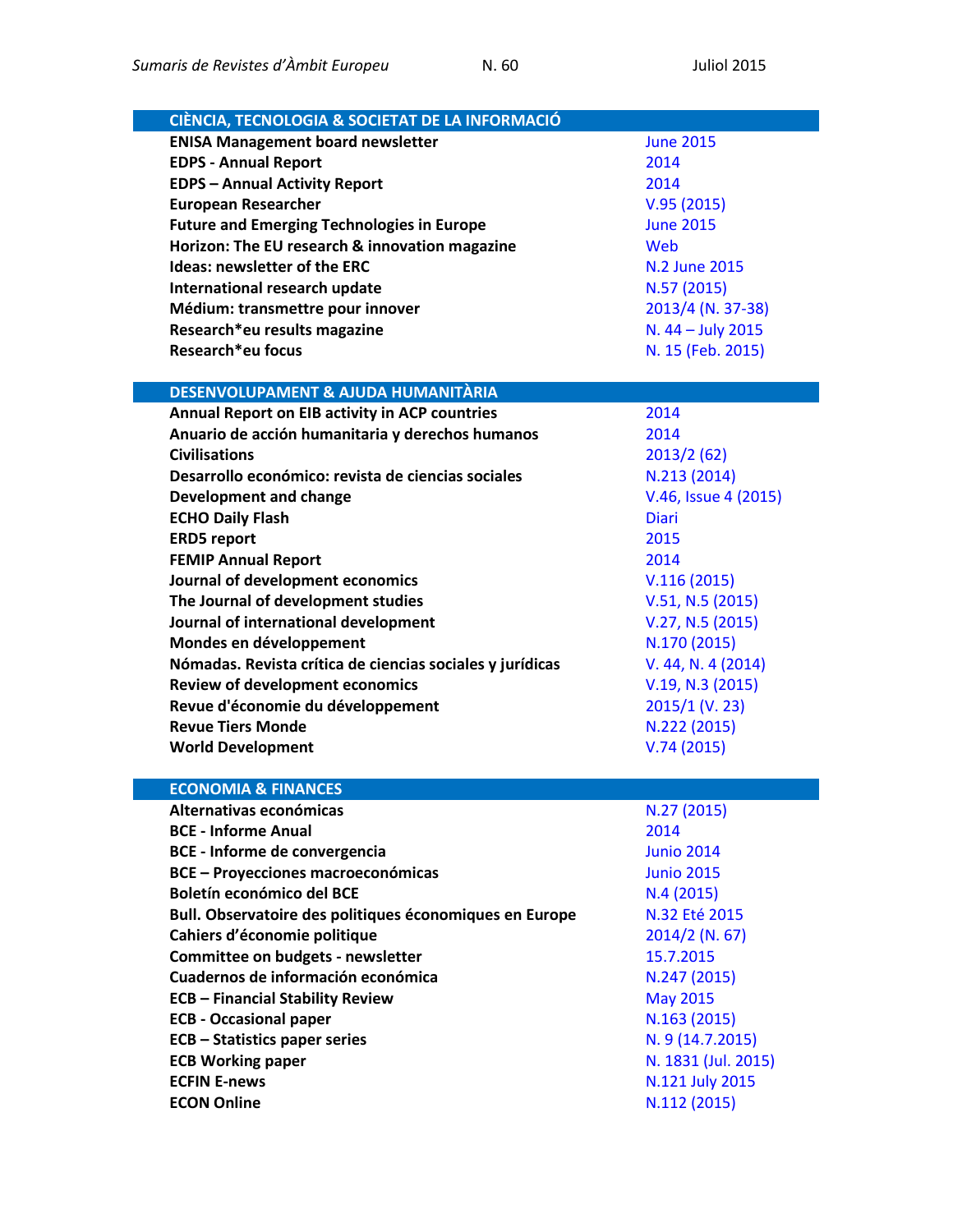| Economía exterior                                                 | N. 73 (2015)            |
|-------------------------------------------------------------------|-------------------------|
| <b>Economie politique</b>                                         | 2015/2 (N. 66)          |
| <b>EIB Annual Report</b>                                          | 2014                    |
| EIB's e-newsletter                                                | <b>June 2015</b>        |
| <b>EIB Financial Report</b>                                       | 2014                    |
| <b>EIB Group Annual Report on Anti-Fraud Activities</b>           | 2014                    |
| <b>EIB Informe de actividad</b>                                   | 2014                    |
| <b>EIB Statistical report</b>                                     | 2014                    |
| Etudes économiques de l'OCDE                                      | 2013/10 (N. 10)         |
| <b>EU Trade news</b>                                              | 9.7.2015                |
| <b>European economic review</b>                                   | <b>V.78 August 2015</b> |
| European economy. Economic papers                                 | N.552 (2015)            |
| <b>European journal of law and economics</b>                      | V.40, N.1 (2015)        |
| <b>European journal of political economy</b>                      | V.39 September 2015     |
| Eurostatistics - Data for short-term economic analysis            | 6-2015                  |
| Géoéconomie                                                       | N. 73, 2015/1           |
| <b>Global Trade and Customs Journal</b>                           | V.10, Issue 6 (2015)    |
| Harmonised indices of consumer prices                             | <b>May 2015</b>         |
| <b>IMCO Newsletter</b>                                            | N.61, July 2015         |
| <b>INTA newsletter of the EP Committee on International Trade</b> | N.57, July 2015         |
| Journal - Tribunal de Cuentas Europeo                             | N.7(2015)               |
| Presupuesto y gasto público                                       | N.78 (2015)             |
| Quarterly report on the euro area                                 | V.14, N.2 (2015)        |
| Report on results of EIB operations outside the EU                | 2014                    |
| Report on the implementation of the EIB's Transparency            | 2014                    |
| Revue international de droit économique                           | 2015/1                  |
| <b>Taxation and customs union</b>                                 | 16.7.2015               |
| <b>Taxation papers</b>                                            | N.57 (2015)             |
| <b>Trade: Annual Activity Report</b>                              | 2013                    |
| <b>Trade and investment</b>                                       | 2014                    |
| Tribunal de Cuentas Europeo. Informes y dictámenes                | 1.E. 8/2015             |

## **EDUCACIÓ, CULTURA & AUDIVISUALS**

| V. 15, N. 2 (2015) |
|--------------------|
| N. 9098 (2015)     |
| N.27 (2015)        |
| <b>June 2015</b>   |
| 2014/2 (N. 34)     |
| $2013/1$ (N. 14/1) |
| N.22 (2015)        |
| 2013/2 (N. 41)     |
| V. 419, 2013/12    |
| V.30, N.3 (2015)   |
| N.26 (2015)        |
| 1/2015             |
| N.3(2015)          |
| V.18 N.4/5 (2015)  |
| V.39, N.5 (2015)   |
|                    |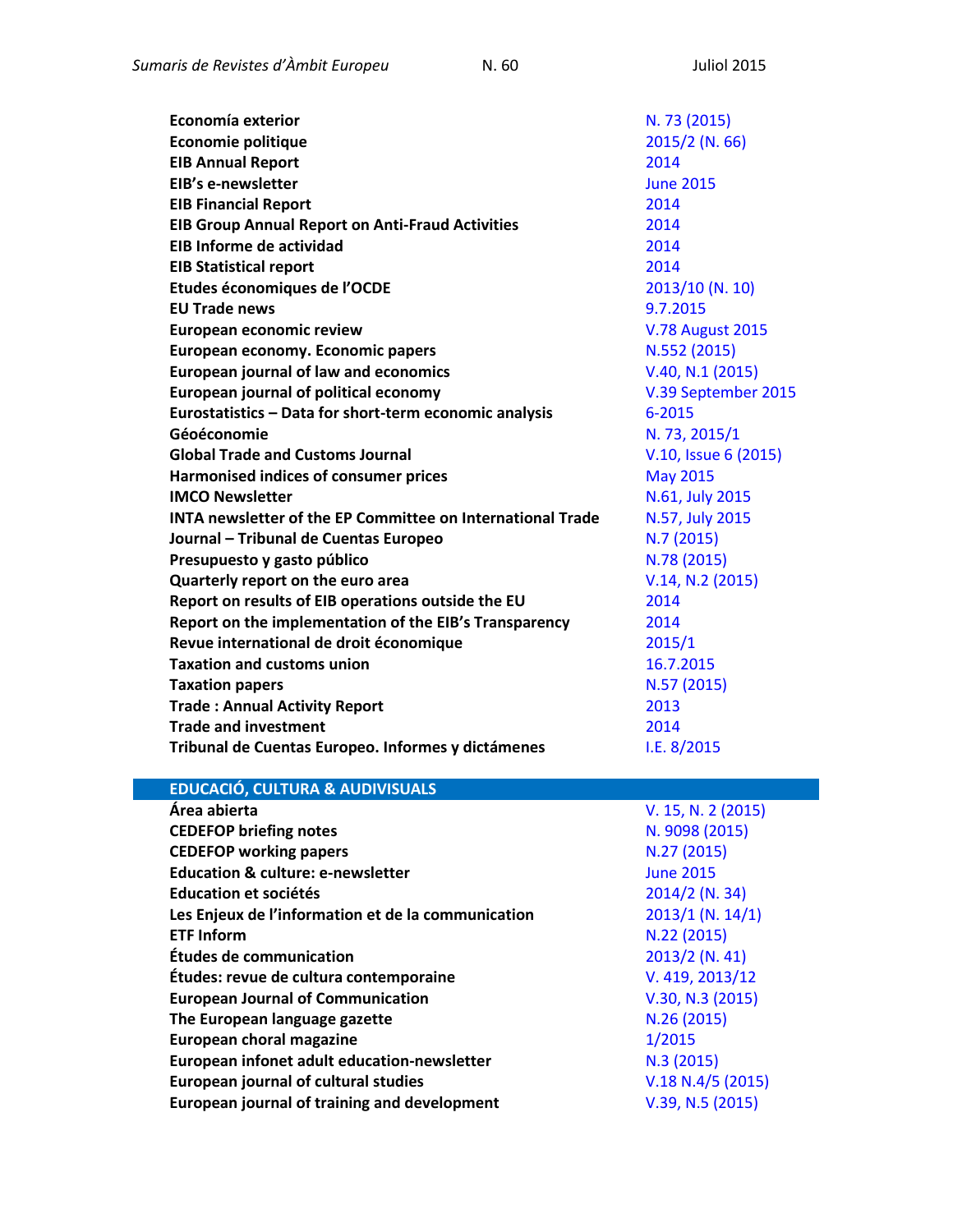| eZine (ECF)                                      | Summer 2015      |
|--------------------------------------------------|------------------|
| <b>Formation emploi</b>                          | 2014/4 (N. 128)  |
| IRIS: Legal Observations of the E.A.O.           | 2015-6           |
| <b>Research &amp; formation</b>                  | 2013/3 (N. 74)   |
| La Revue internationale de l'éducation familiale | $2014/1$ (N. 35) |
| <b>Savoirs</b>                                   | $2014/1$ (N. 34) |
| Le Télémaque                                     | $2013/2$ (N. 44) |

**EMPRESA & INDÚSTRIA Alicante news** [June 2015](https://oami.europa.eu/tunnel-web/secure/webdav/guest/document_library/contentPdfs/about_ohim/alicante_news/alicantenewsJune2015_en.pdf) **Cuadernos de estudios empresariales** [V. 24 \(2014\)](http://revistas.ucm.es/index.php/CESE/issue/current) **e-Competitions: antitrust case laws e-Bulletin** July [2015](http://www.concurrences.com/Bulletin/?lang=fr) **Entreprendre & Innover** [2015/1 \(N. 24\)](http://www.cairn-int.info/journal-entreprendre-et-innover-2015-1.htm) **European business review** [V.27, N.5](http://www.emeraldinsight.com/toc/ebr/27/5) (2015) **European journal of innovation management** [V.18, N.3](http://www.emeraldinsight.com/toc/ejim/18/3) (2015) **European patent bulletin N.1529 [\(15.7.2015\)](http://application.epo.org/bulletin/bulletin1529.pdf) Innovations** [2015/2 \(N. 47\)](http://www.cairn-int.info/journal-innovations-2015-2.htm) **M@n@gement** [2015/1 \(V. 18\)](http://www.cairn-int.info/journal-management-2015-1.htm) **OHIM : Official journal July [2015](https://oami.europa.eu/ohimportal/en/official-journal) INTEGRACIÓ EUROPEA & GOVERNANÇA Cuadernos de gobierno y administración pública** [V. 2, N. 1 \(2015\)](http://revistas.ucm.es/index.php/CGAP/issue/current) **Le Débat** [2014/5 \(N. 182\)](http://www.cairn-int.info/journal-le-debat-2014-5.htm) **EUI Working Papers RSCAS** N.52 [\(2015\)](http://cadmus.eui.eu/handle/1814/36502) **Europe's world Europe's world N.30 [Summer](http://europesworld.org/issues/) 2015 Geopolítica(s). Revista de estudios sobre espacio y poder** [V. 5, N. 2 \(2014\)](http://revistas.ucm.es/index.php/GEOP/issue/current) **Interface** N.101 [\(2015\)](http://www.confrontations.org/images/confrontations/publications/Interfaces/101/Interface-confrontations-EN-101.pdf) **Journal of European Public Policy** [V.22, Issue 9](http://www.tandfonline.com/toc/rjpp20/current#.Va0XtbX0-8B) (2015) **Multitudes** [2014/2](http://www.cairn-int.info/journal-multitudes-2014-2.htm) **El Nuevo federalista** [Julio 2015](http://www.elnuevofederalista.eu/) **Política y sociedad** [V. 52, N. 2 \(2015\)](http://revistas.ucm.es/index.php/POSO/issue/current) **Politico** [July 2015](http://www.politico.eu/) **Politique étrangère** [2015/1](http://www.cairn-int.info/journal-politique-etrangere-2015-1.htm) **Politix** [2014/2 \(N. 106\)](http://www.cairn-int.info/journal-politix-2014-2.htm) **Review of European Studies** [V.7, N.11](http://www.ccsenet.org/journal/index.php/res/issue/current) (2015) **Revue des affaires européennes** N.4 [\(2014\)](http://dialnet.unirioja.es/servlet/revista?codigo=1267) **Romanian journal of European affairs** V.15 [\(2\) 2015](http://search.proquest.com/publicationissue/96211EE439A741FEPQ/$7b$22limiters$22:$5b$5d,$22additionalnavs$22:$5b$5d,$22v$22:$221$22,$22sort$22:$22pageNumberAsc$22,$22param$22:$7b$22instance$22:$22prod.academic$22$7d,$22serializer$22:$22std1.4$22,$22searcht) **RUE. Revista Universitaria Europea**  [\(2015\)](http://www.revistarue.eu/RUE/2015.htm) 8122 (2015)

**The Federalist Debate N.2 July [2015](http://www.federalist-debate.org/index.php/current-issue)** 

**The Parliament Magazine** Issue 417 [July \(2015\)](https://www.theparliamentmagazine.eu/articles/magazines/issue-416417-13-july-2015)

## **JUSTÍCIA, MIGRACIONS & DRETS DELS CIUTADANS Baròmetre sobre conflictes i construcció de pau**  $N.38$  **[\(2015\)](http://escolapau.uab.cat/index.php?option=com_content&view=article&id=535%3Abarometro&catid=86&Itemid=76&lang=ca)**

**Droit et société** [2015/1 \(N. 89\)](http://www.cairn-int.info/journal-droit-et-societe-2015-1.htm) **EDPS Annual report** [2014](https://secure.edps.europa.eu/EDPSWEB/webdav/site/mySite/shared/Documents/EDPS/Publications/Annualreport/2014/EDPS_Annual_Report_2014_Web_EN.pdf) **EU Platform of Diversity Charters Newsletter Mathematic Resource ALCO No No.2 July 2015 Eurojust news [N.13 June](http://eurojust.europa.eu/doclibrary/corporate/newsletter/Eurojust%20News%20Issue%2013%20%28June%202015%29%20on%20the%20freezing%20and%20confiscation%20of%20the%20proceeds%20of%20crime/Eurojust%20News%20Issue%2013%20%28June%202015%29%20on%20the%20freezing%25) 2015 European journal of legal studies** [V.8, N.1](http://www.ejls.eu/issue/17/) (2015)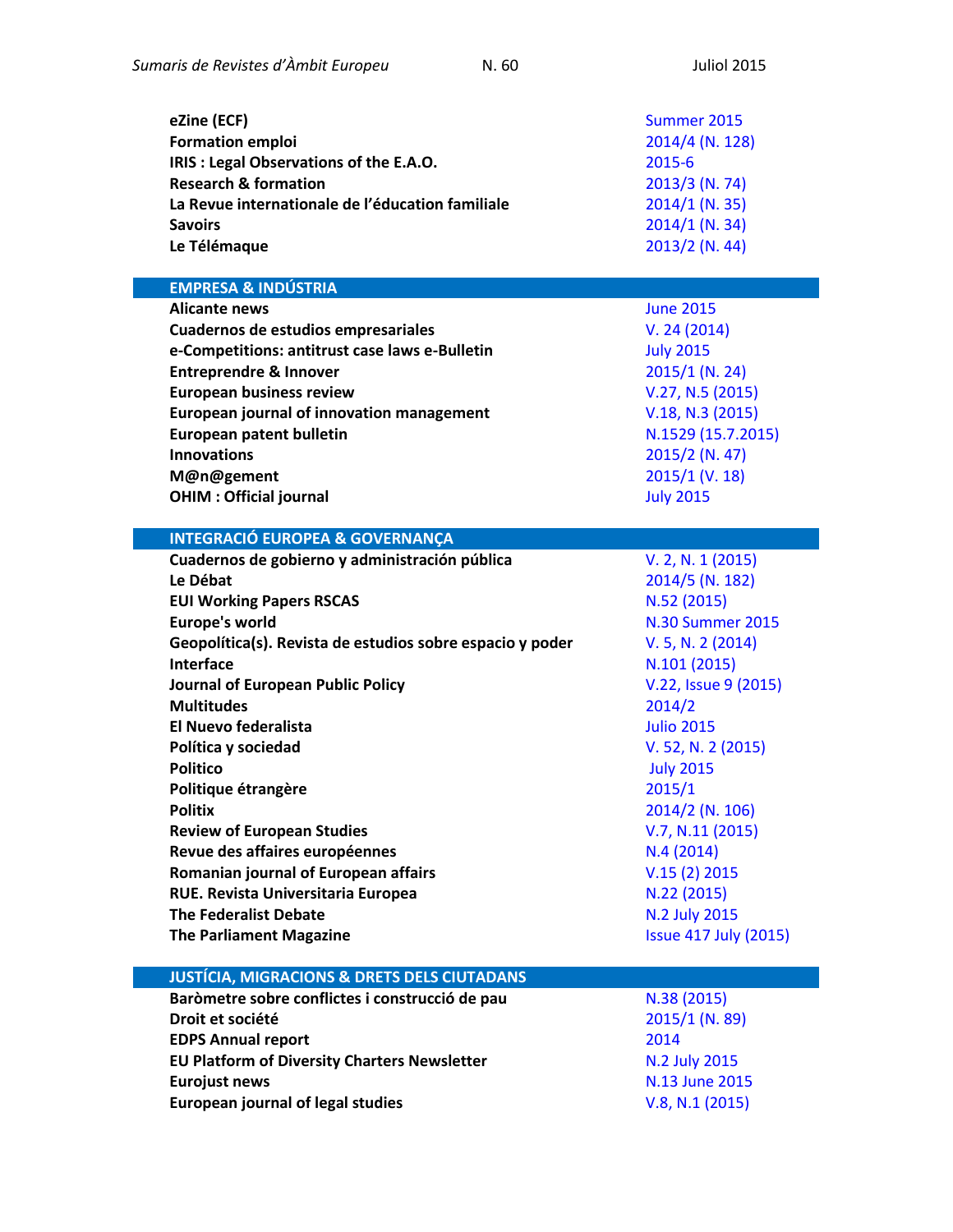| European law journal<br><b>European law review</b><br>European police science and research bulletin<br><b>FRA Annual Activity Report</b><br><b>FRA Newsletter</b><br>Fundamental rights: challenges and achievements in<br>International journal of constitutional law<br>The International journal of human rights<br><b>JURI report</b><br>Maastricht journal of European and comparative law<br>Quaderns de construcció de pau<br>"Reflets" : informations rapides sur les développements<br>juridiques présentant un intérêt pour l'Union<br>Revue du droit de l'Union européenne<br>Revue européenne des migrations internalionales<br>Revue internationale de droit pénal | V.21, N.4 (2015)<br>N.3(2015)<br>N.12 Summer (2015)<br>2014<br><b>July 2015</b><br>2014<br>V.13, N.1 (2015)<br>V.19, N.5 (2015)<br>Issue 13 July 2015<br>V.22, N.2 (2015)<br>N.25 (Juny 2015)<br>N.2(2015)<br>N. 1 (2015)<br>2013/4 (V. 29)<br>2013/1-2 (V. 84) |
|---------------------------------------------------------------------------------------------------------------------------------------------------------------------------------------------------------------------------------------------------------------------------------------------------------------------------------------------------------------------------------------------------------------------------------------------------------------------------------------------------------------------------------------------------------------------------------------------------------------------------------------------------------------------------------|-----------------------------------------------------------------------------------------------------------------------------------------------------------------------------------------------------------------------------------------------------------------|
| <b>MEDI AMBIENT &amp; ENERGIA</b>                                                                                                                                                                                                                                                                                                                                                                                                                                                                                                                                                                                                                                               |                                                                                                                                                                                                                                                                 |
| <b>EcoAP Newsletter</b><br><b>ENVI News: newsletter from the EP Committee</b><br><b>Environmental policy and governance</b><br><b>European energy Journal</b><br><b>LIFE newsletter</b><br>Science for environment policy. News alert                                                                                                                                                                                                                                                                                                                                                                                                                                           | (25.6.2015)<br><b>Issue 11 (2015)</b><br>V.25, N.3 (2015)<br>N.15(2015)<br><b>July 2015</b><br><b>Issue 421</b>                                                                                                                                                 |
| <b>REGIONS &amp; DESENVOLUPAMENT LOCAL</b>                                                                                                                                                                                                                                                                                                                                                                                                                                                                                                                                                                                                                                      |                                                                                                                                                                                                                                                                 |
| Carta local : revista de la FEMIP<br><b>Cités</b><br><b>Committee of the Regions: eNewsletter</b><br>Espaces et sociétés<br><b>European urban and regional studies</b><br>Flux : cahiers scientifiques internationaux réseau et<br>territories                                                                                                                                                                                                                                                                                                                                                                                                                                  | N.281 Junio 2015<br>$2015/1$ (N. 61)<br><b>Junio 2015</b><br>2014/4<br>V.22, N.3 (2015)<br>2015/1 (N. 99)                                                                                                                                                       |
|                                                                                                                                                                                                                                                                                                                                                                                                                                                                                                                                                                                                                                                                                 |                                                                                                                                                                                                                                                                 |
| <b>RELACIONS EXTERIORS &amp; POLÍTICA DE SEGURETAT</b><br><b>Afkar ideas</b><br><b>Alertal</b>                                                                                                                                                                                                                                                                                                                                                                                                                                                                                                                                                                                  | N.46 (2015)<br>2015                                                                                                                                                                                                                                             |
| Barómetro sobre conflictos y construcción de paz<br>Economía exterior<br><b>Esglobal</b>                                                                                                                                                                                                                                                                                                                                                                                                                                                                                                                                                                                        | 2015<br>N. 73 (Verano 2015)<br><b>Julio 2015</b>                                                                                                                                                                                                                |
| Estudios de política exterior<br>Géoéconomie<br>Informe semanal Política Exterior<br><b>ISS Alerts</b>                                                                                                                                                                                                                                                                                                                                                                                                                                                                                                                                                                          | N. 166 (Jul-Ago 2015)<br>N.75 (2015)<br>946 (13 Jul. 2015)<br>3.7.2015                                                                                                                                                                                          |
| <b>ISS Brief</b><br><b>ISS Chaillot Papers</b><br><b>ISS Reports</b><br><b>Notes internacionals</b>                                                                                                                                                                                                                                                                                                                                                                                                                                                                                                                                                                             | N. 25 (9.7.2015)<br>12.6.2015<br>17.6.2015<br>N.125 (2015)                                                                                                                                                                                                      |